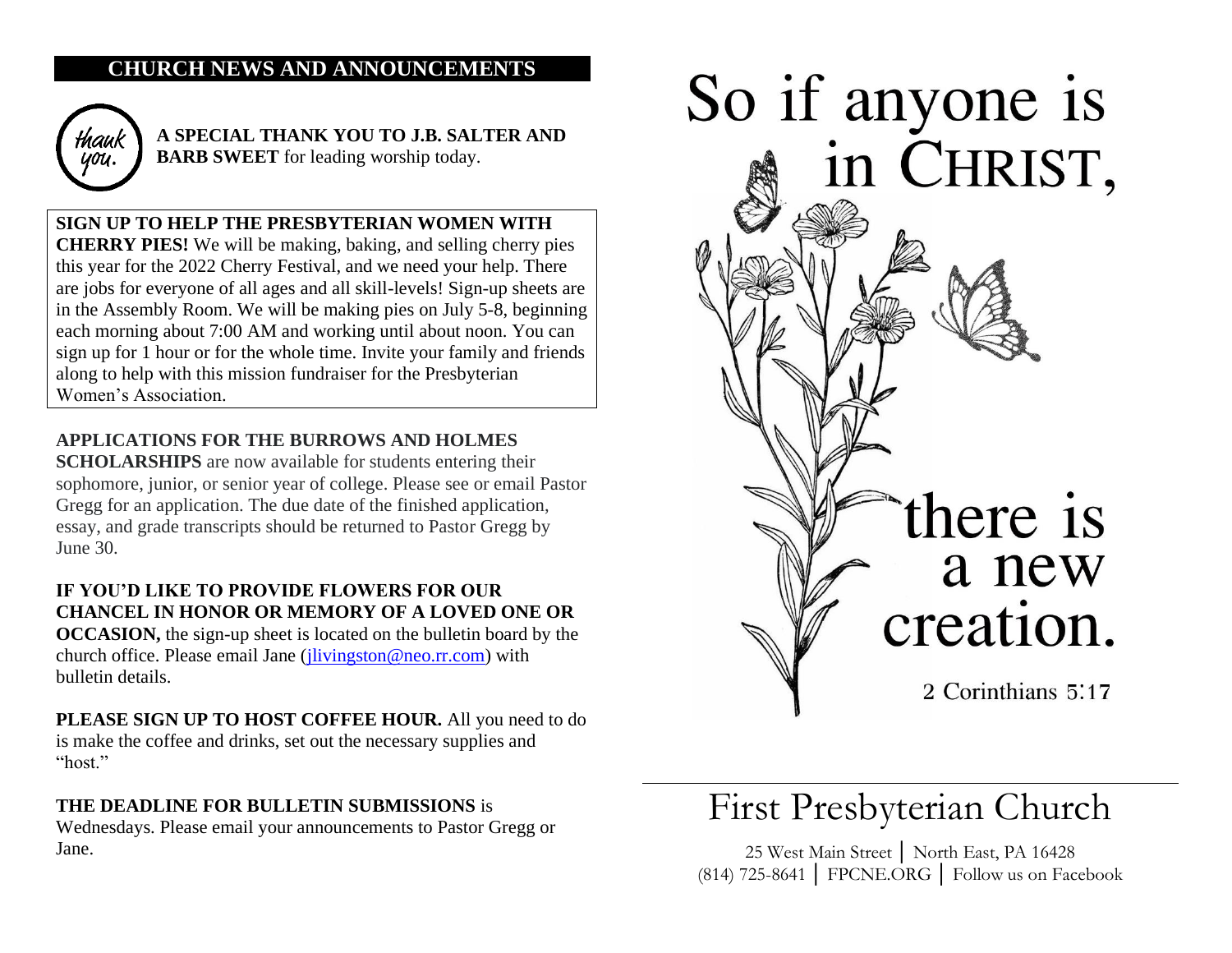## **WELCOME**



**WELCOME TO ALL.** You enter this church not as a stranger, but as a child of God, joining in worship with our Christian family. Please take a moment to complete a Visitor/Guest Card, located in the pew racks, and place it in the collection plate during the time of Offering. We are glad you joined us today.

**TO PREPARE FOR WORSHIP**, please turn off or silence cell phones, tablets, and all other wireless electronic devices upon entering the sanctuary.

**FOR FAMILIES WITH YOUNG CHILDREN:** Nursery care is available for infants and young children through pre-K. An usher will be happy to direct you to the Nursery-Crib Room. Sunday School is available for grade school ages following the Children's Blessing.

**ASSISTANCE FOR THE HEARING IMPAIRED** is available. Please contact a member of the media team to use the assisted listening devices.

**RESTROOMS** are located across from the office area and down the hallway in the Christian Education wing.

**PARKING IS AVAILABLE** in the designated church parking spaces on the south and east side of the church, as well as street parking. The municipal building parking lot west of the church is also available on nights and Sunday mornings.

**TODAY'S LITURGICAL COLOR IS GREEN,** which symbolizes spiritual growth and is used during Ordinary time—all time periods during the church calendar not marked by a specific season.

**WEDNESDAY EVENING PRAYER AND DEVOTIONAL** is held on Facebook LIVE on Wednesday evenings at 7:00 PM (ET). Please contact Pastor Gregg directly to share any prayer requests.

## **CONTACT INFO YOU MIGHT NEED**

- Contact Pastor Gregg anytime at (814) 460-3123 (call or text) and pastortownsend@yahoo.com.
- Contact music director Jane Livingston at  $(814)$  504-1135 (call or text) and jlivingston@neo.rr.com.

## **OFFERING OUR TENTH AND GIFTS BEYOND**

- 1. For in-person worshippers, place your envelopes in the plates at the back of the sanctuary.
- 2. Send in your financial support via the **USPS** to **25 West Main Street, North East PA 16428.**
- 3. Contact the church office (814-725-8641) to set up **direct deposit**.
- 4. You can also now give through **PayPal.** Just click on the link: paypal.me/fpcne.

**\* \* \* \* \* \* \* \* \* \* \* \***

## **All Music Used with Permission │Church Copyright License #1496394 │+ Streaming License #20537695**

"This Is My Father's World" CCLI Song # 3163379 Maltbie Davenport Babcock © Public Domain │ "Amazing Grace" CCLI Song #2762836 John Newton © Public Domain │ "Savior Like A Shepherd Lead Us" CCLI Song #5252484 Don Chapman | Dorothy A. Thrupp | William Batchelder Bradbury © 2004 Hearts to God Music, Inc. │"Blest Be the Tie That Binds "CCLI Song #805644 John Fawcett │ Lowell Mason © Public Domain

## **CHURCH NEWS AND ANNOUNCEMENTS**

There will be no Wednesday Evening Prayer & Devotional on June 22.

**IF YOU HAVE A PRAYER REQUEST, JOY OR CONCERN TO SHARE**, please speak with Pastor Gregg or call or text his cell phone at (814) 460-3123. You can also email our prayer chain at jlivingston@neo.rr.com or text Jane Livingston at (814) 504-1135.

**IF YOU'D LIKE TO SERVE AS A LITURGIST/READER FOR OUR WORSHIP SERVICES,** please speak with Jan Trojanowski, Pastor Gregg or Jane Livingston. We'd love to add a few more folks to our list. Please prayerfully consider!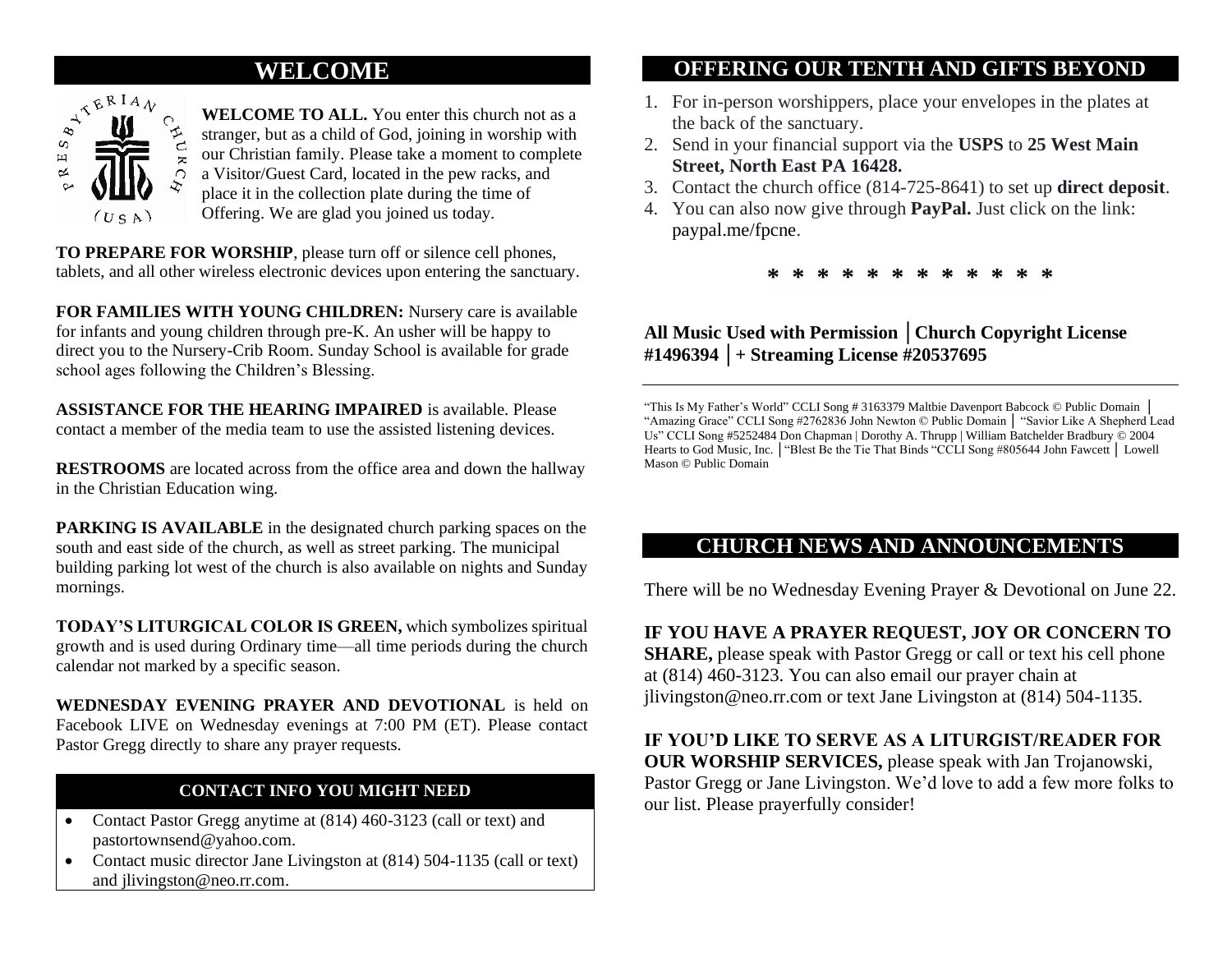## **SENDING THE WORD INTO THE WORLD**

\* **CLOSING SONG** "Blest Be the Tie That Binds" #438

Blest be the tie that binds our hearts in Christian love. The fellowship of kindred minds is like to that above.

Before our Father's throne, we pour our ardent prayers. Our fears, our hopes, our aims are one. Our comforts and our cares.

We share our mutual woes. Our mutual burdens bear. And often for each other flows the sympathizing tear.

From sorrow toil and pain and sin we shall be free. And perfect love and friendship reign through all eternity.

## **\* OFFERING OUR TENTH AND GIFTS BEYOND**

**\* BENEDICTION** 

**\* POSTLUDE**



# **First Presbyterian Church**

North East, PA June 19, 2022, 10:00 A.M. Second Sunday after Pentecost Jane M. Livingston, Director of Music Gregg D. Townsend, Pastor

*\*Indicates to stand if you are able* 

*SHARING OUR JOYS AND PRAYER REQUESTS. Please fill out one of the Prayer Cards located in the pew racks to share your joys, concerns, and prayer requests with your church family. The ushers will collect them during the first hymn.*

## **GATHERING AROUND THE WORD**

#### **GATHERING MUSIC**

**WELCOME AND ANNOUNCEMENTS** J.B. Salter

#### **\* CALL TO WORSHIP**

Leader: In Christ, the God of heaven has made his home on earth. **Together: Christ dwells among us and is one with us.** Highest of all creation, he lives among the least. **He journeys with the rejected and welcomes the weary.** Come now, all who thirst, **and drink the water of life.** Come now, all who hunger, **and be filled with good things.** Come now, all who seek, **and be warmed by the fire of love.**

**\* OPENING PRAISE** "This Is My Father's World" #293

This is my Father's world and to my listening ears, All nature sings and round me rings, the music of the spheres. This is my Father's world. I rest me in the thought, Of rocks and trees, of skies and seas, His hand the wonders wrought.